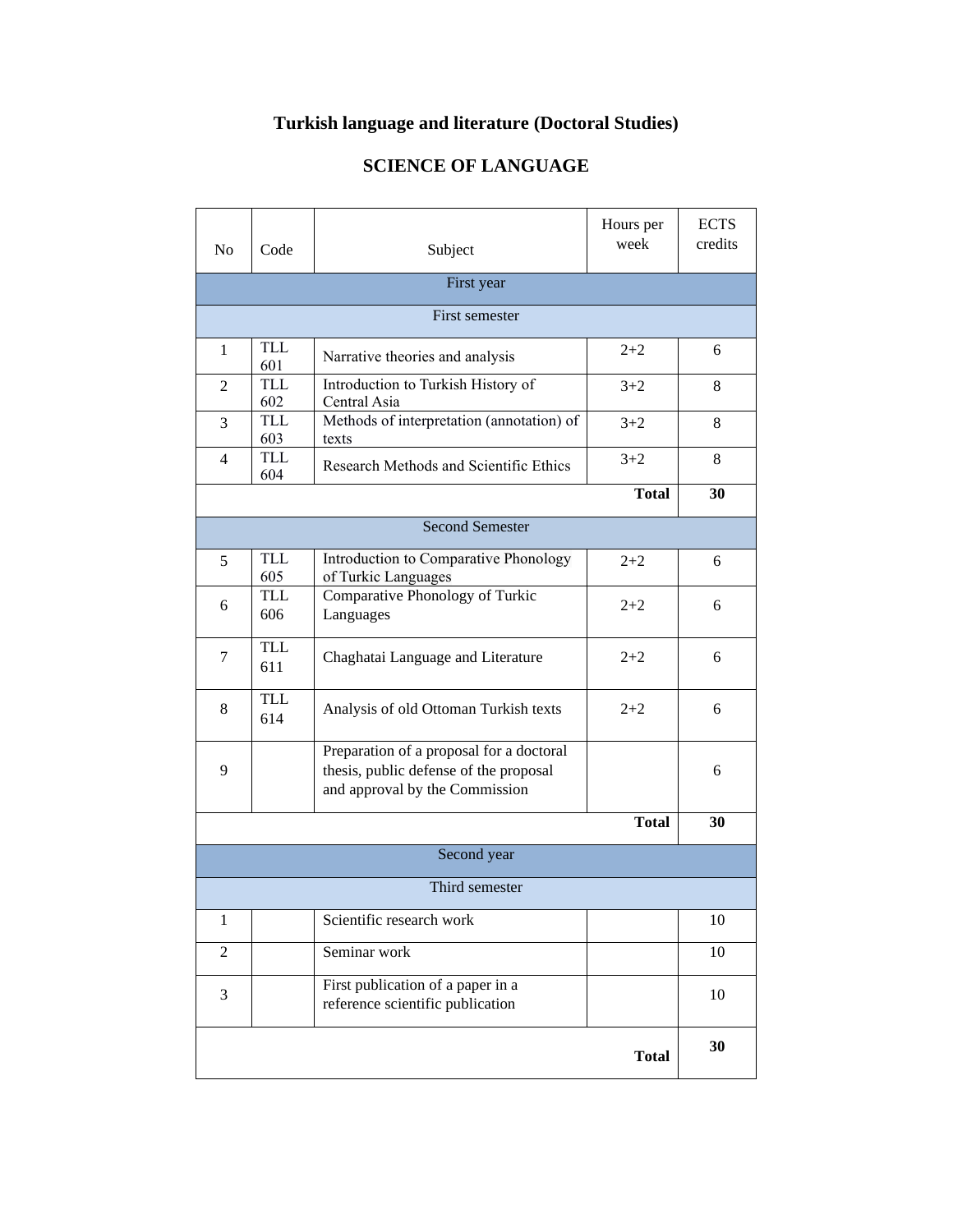| Fourth semester |                                                                                               |              |    |  |
|-----------------|-----------------------------------------------------------------------------------------------|--------------|----|--|
| $\overline{4}$  | Scientific research work                                                                      |              | 10 |  |
| 5               | Lecture and other type of<br>communication activity                                           |              | 10 |  |
| 6               | Public presentation of the doctoral thesis<br>- Review of the literature                      |              | 10 |  |
|                 |                                                                                               | <b>Total</b> | 30 |  |
| Third year      |                                                                                               |              |    |  |
| Fifth semester  |                                                                                               |              |    |  |
| $\mathbf{1}$    | Public presentation of the doctoral<br>dissertation - Presentation of the<br>research results |              | 10 |  |
| 2               | International mobility for at least one<br>week                                               |              | 10 |  |
| 3               | Second publication of a paper in a<br>reference scientific publication                        |              | 10 |  |
|                 |                                                                                               | <b>Total</b> | 30 |  |
| Sixth semester  |                                                                                               |              |    |  |
| 4               | Public defense of the doctoral thesis                                                         |              | 30 |  |
|                 |                                                                                               | <b>Total</b> | 30 |  |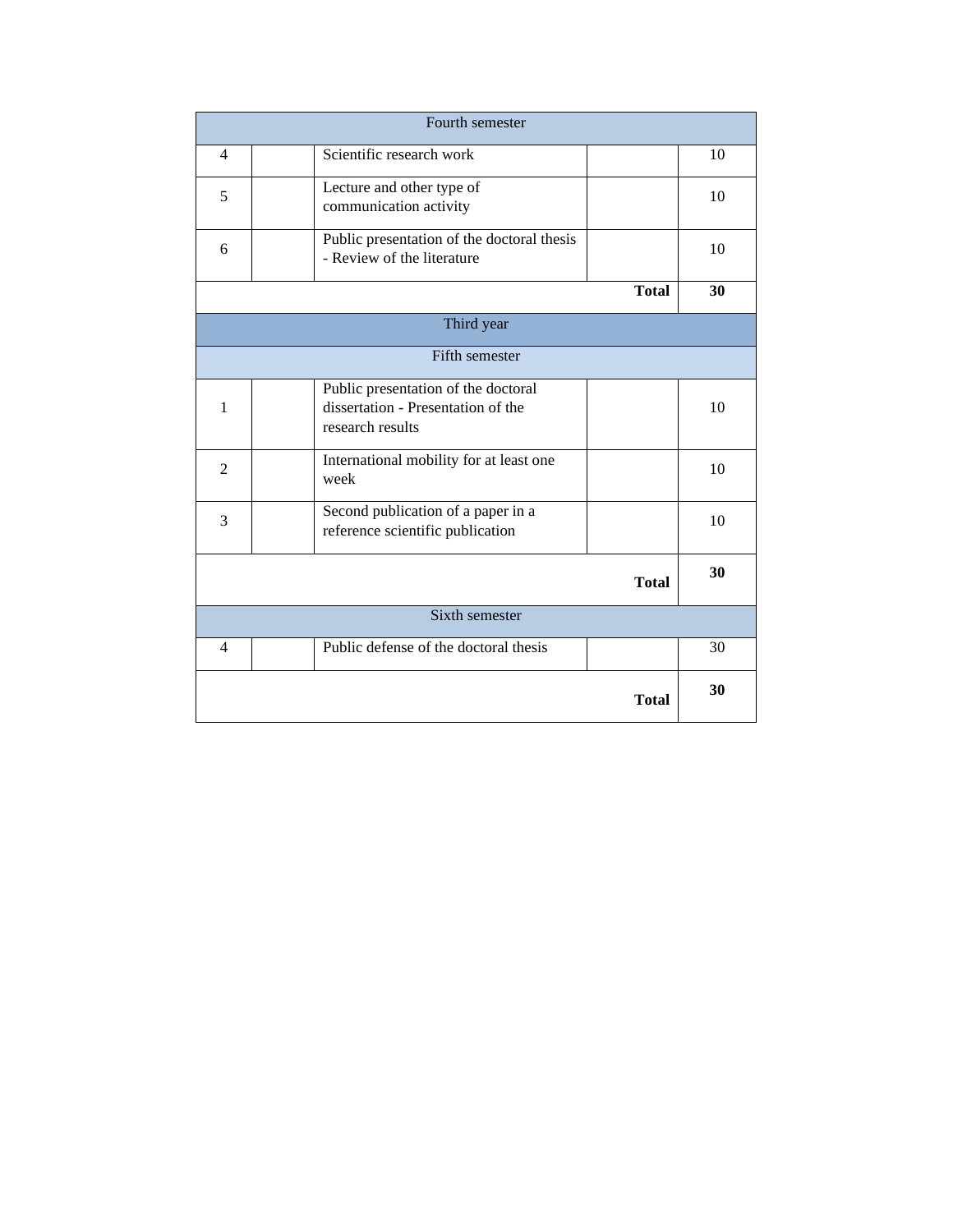## **Turkish language and literature (Doctoral Studies)**

## **SCIENCE OF LITERATURE**

| N <sub>0</sub> | Code              | Subject                                                                                                              | Hours per<br>week | <b>ECTS</b><br>credits |  |  |
|----------------|-------------------|----------------------------------------------------------------------------------------------------------------------|-------------------|------------------------|--|--|
|                |                   | First year                                                                                                           |                   |                        |  |  |
| First semester |                   |                                                                                                                      |                   |                        |  |  |
| 1              | TLL<br>601        | Narrative theories and analysis                                                                                      | $2 + 2$           | 6                      |  |  |
| 2              | <b>TLL</b><br>602 | Introduction to Turkish History of<br>Central Asia                                                                   | $3+2$             | 8                      |  |  |
| 3              | TLL<br>603        | Methods of interpretation (annotation) of<br>texts                                                                   | $3+2$             | 8                      |  |  |
| 4              | <b>TLL</b><br>604 | Research Methods and Scientific Ethics                                                                               | $3 + 2$           | 8                      |  |  |
|                |                   |                                                                                                                      | <b>Total</b>      | 30                     |  |  |
|                |                   | Second semester                                                                                                      |                   |                        |  |  |
| 5              | <b>TLL</b><br>605 | Introduction to Comparative Phonology<br>of Turkic Languages                                                         | $2 + 2$           | 6                      |  |  |
| 6              | <b>TLL</b><br>625 | Poetics of Divan Poetry                                                                                              | $2+2$             | 6                      |  |  |
| 7              | <b>TLL</b><br>637 | Guides of The New Turkish Literature                                                                                 | $2+2$             | 6                      |  |  |
| 8              | <b>TLL</b><br>614 | Analysis of Ottoman Turkish Texts                                                                                    | $2 + 2$           | 6                      |  |  |
| 9              |                   | Preparation of a proposal for a doctoral<br>thesis, public defense of the proposal<br>and approval by the Commission |                   | 6                      |  |  |
|                |                   |                                                                                                                      | <b>Total</b>      | 30                     |  |  |
| Second year    |                   |                                                                                                                      |                   |                        |  |  |
| Third semester |                   |                                                                                                                      |                   |                        |  |  |
| 1              |                   | Scientific research work                                                                                             |                   | 10                     |  |  |
| $\overline{2}$ |                   | Seminar work                                                                                                         |                   | 10                     |  |  |
| 3              |                   | First publication of a paper in a<br>reference scientific publication                                                |                   | 10                     |  |  |